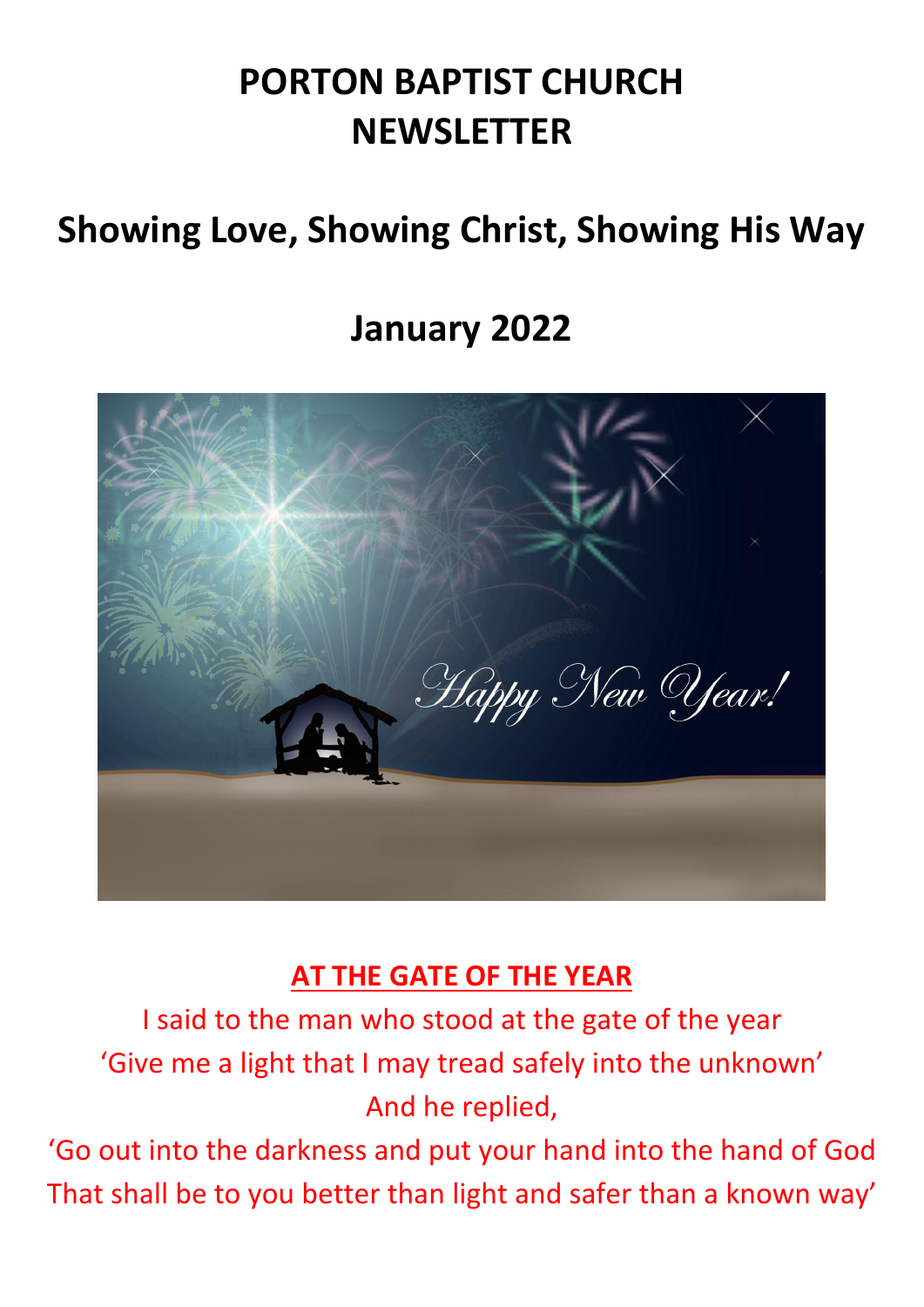#### A New One Just Begun

The actual line that John Lennon sang was "Another year over, a new one just begun". I never thought I would sit here and write about Covid restrictions and Chapel closure at Christmas 2021. The latest version of this nasty little virus has hit everyone in some form or other and whilst disappointed and a little depressed that we had to close again because of the high infection rate of the Omicron variant, it was the correct thing to do. I have just stood down from bell ringing (we have a small ringing chamber) because we cannot ventilate or wear masks whilst ringing. So, disappointment all round.

Here we are at the start of a new year. We do not know what this year will hold for any of us but I hope that we will have a less onerous time. No matter what each of us may feel at the start of 2022, there are others who are still at "the coal face" as it were in the fight against Covid. Please remember them all in your prayers and include all the volunteers and Military that are stepping up to the mark once again.

I hope and pray that this year will be a good one, not just for the Fellowship, but for everyone that we know. I pray for our Government and the scientific community as they do their best in the face of ongoing threats. I pray that our Fellowship will soon be able to meet again in God's House and to sing his praises.

"Another year over" A positive one from many respects. Eileen was baptised (the first since my own 17 years ago) and what a joyous day that was. Sirus and Siena were dedicated, with Obi Searle waiting in the wings for his dedication.

"A new one just begun". As with any new year, we don't know what the future holds, but with faith, strength and the power of prayer, we can only grow stronger.

Your friend'

David

### **Wendy's Spot**

At the beginning of a New Year we can look back, and once again we have to admit that 2021 was not a "normal " year. At the beginning of the year PBC was closed due to the current Pandemic but one of my happiest memories was Easter Sunday when we were able to worship properly again and sing praises to our God. OK an elbow nudge is not the same as a hug but the thoughts were there. It was sad that we couldn't worship together again at Christmas but the leaders felt that keeping our congregation safe, many of whom are vulnerable was the right thing to do.

As we enter 2022 we are again closed for the same reasons, we will remain closed on January 2nd, and the following week the leaders will review the current situation, listen to any updates from the government and then prayerfully decide the correct way ahead for the fellowship.

Wishing you all a very Happy and Blessed New Year.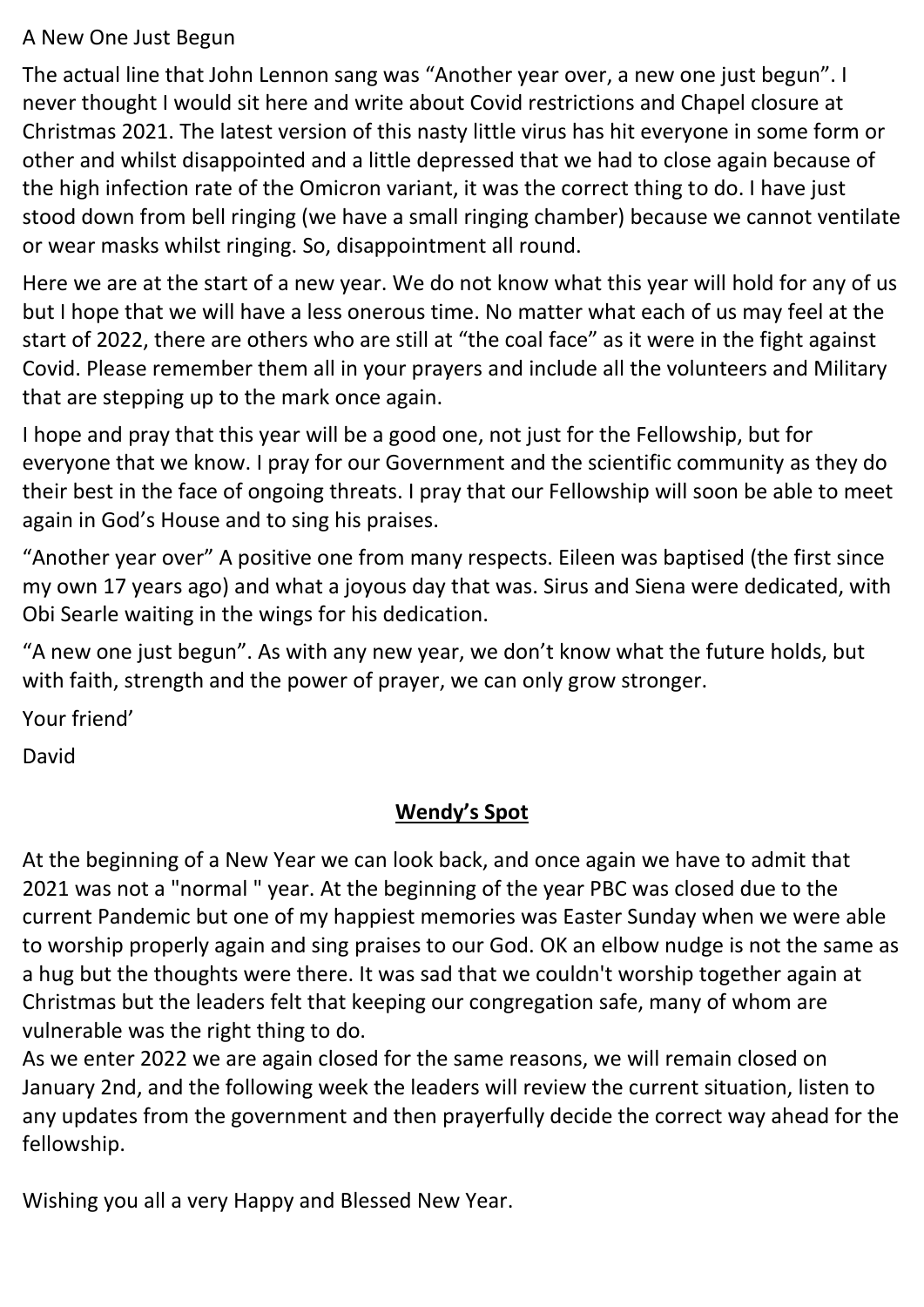#### **For Prayer**

#### **Bible A Month**

This month we are asked to pray for work among the Ngabe people in Costa Rica. This indigenous tribe has recently received copies if the Gospel of Mark in their own language. The translation was funded by gifts from Bible a Month.

#### **Small Baptist**

| $2 - 8$   | West Haddon, Northants           | Stock Green, Worcester        |
|-----------|----------------------------------|-------------------------------|
| $9 - 15$  | Beckington, Nr, Frome, Somerset  | Rishton, Blackburn, Lancs     |
| $16-22$   | Milton Acton Bridge, Cheshire    | Barton-in-the Beans, Leics.   |
| $23 - 29$ | Corporation Road, Newport, Wales | Zion. Bradford-on-Avon, Wilts |

#### **Worldwide**

Pray that, in this new year many of the world's conflicts will be resolved, and the tensions between nations reduced.

The continuing conflicts in the Middle East and Africa; for international mediators seeking to resolve situations; and for the over one million refugees who have arrived in Europe since 2014.

#### **National**

The Government as they continue to try to balance the rising challenges produced by the Covid pandemic, with the economic needs of the country.

The National Health Service and the Welfare Authorities as they struggle to cope with the upsurge of demand in winter.

#### **Mission**

For the Leaders of all the churches in UK, that they may be fearless in proclaiming the truth.

#### **Local**

Those suffering hardship as the result of the economic and health situation.

The work of the Trussel Trust, Alabare and similar organisations.

The Porton establishments and those who work there.

Our local schools

#### **Ourselves**

For the Leadership as they when we can re-start services, having regard to the safety of us all.

### **Happy Birthday**

6th Noah